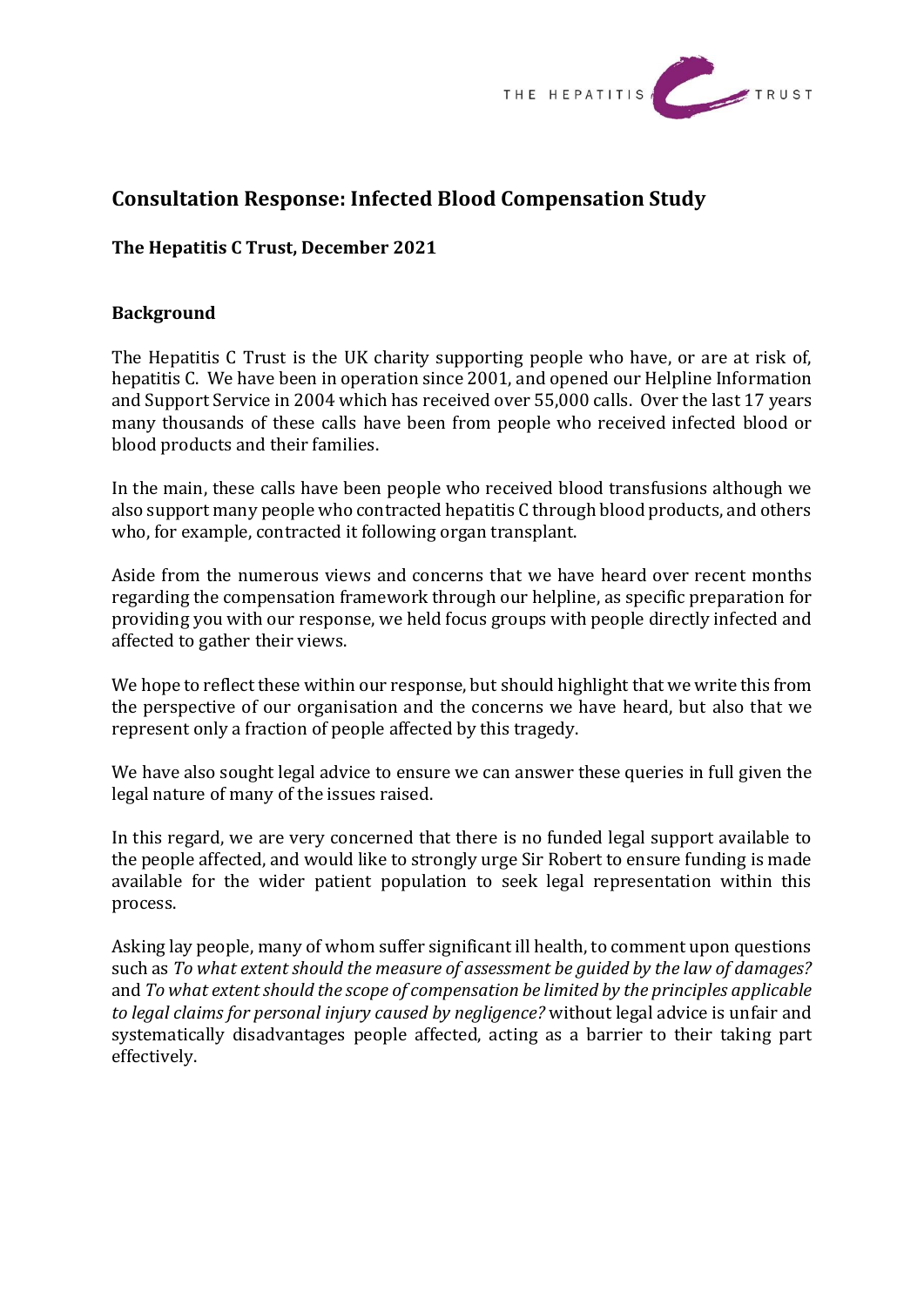

# **Response to specific queries**

Scope of compensation scheme - persons entitled to claim:

Entitlement to claim should be anyone significantly affected. This should include those directly infected, and family members or others whose lives have been significantly affected and impacted by this. In particular, this should include:

Relatives Children of the infected Parents of the infected Siblings of the infected Parents who have lost children Children who have lost parents

Other categories:

Individuals whose infection occurred after the cut-off date of September 1st, 1991. Individuals who have had their medical records destroyed by the NHS.

Carers

Others who are in a close relationship to the infected, who can demonstrate that their lives were significant impacted by the infection/s and their consequences

The estate, and/or surviving families or carers or others significantly impacted, where the person given infected blood has died.

Categories of injury and loss for which compensation can be awarded:

We would expect the losses to include the physical, psychological, financial, and social (including loss of consortium) impacts of receiving infected blood and its consequences.

Additional categories to be acknowledged for an award of compensation should include awards for loss of consortium, and exemplary damages.

Principles for personal injury caused by negligence: key elements to establish a claim

- Duty of care.
- Breach of that duty.
- Damage (which is caused by the breach)
- Foreseeability of such damage.

Relevance of fault: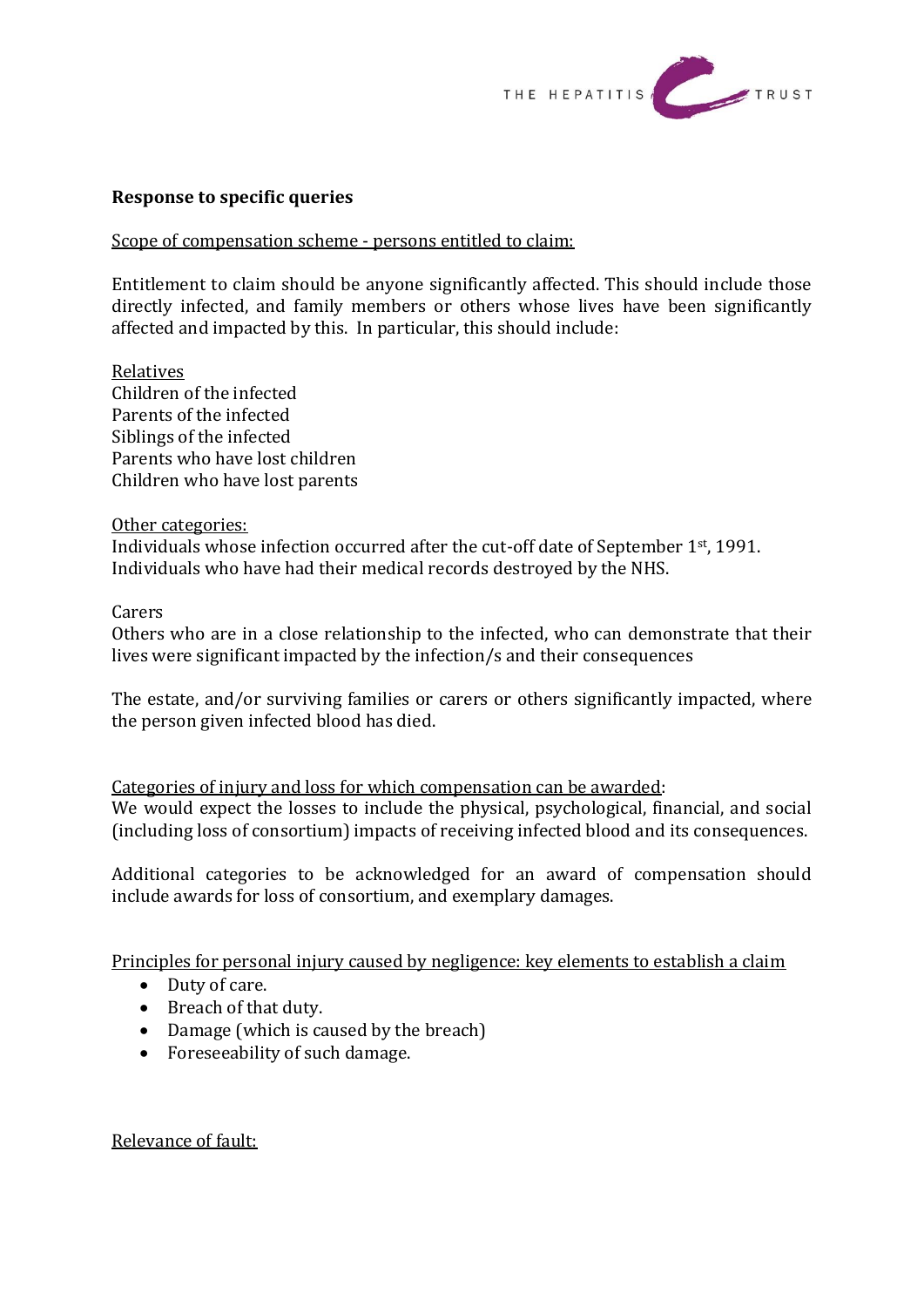

Compensation should be paid irrespective of proof or acceptance or fault on the part of a public body or employee or agent of a public body.

## Measure of assessment

The individual people affected have all faced very different circumstances, challenges and outcomes as a result of their infection through NHS blood and blood products.

We believe that a tribunal system in isolation would not be effective for the families affected. For many, this is likely to mean being involved in yet another lengthy and traumatising process, which may provoke additional stress and trauma for some.

We believe that a hybrid system of damages, with an interim fixed rate in combination with an assessment of damages based on individual circumstances, would be more appropriate. It is likely some people may prefer a fixed tariff being available also, to entirely avoid any type of tribunal.

We would also stress the need for a prompt and responsive system which administers payments with ease, as many individuals have multiple health problems, increasing age, limited life expectancy and increasingly difficult financial circumstances as a result of their infection, so monies need to be administered swiftly.

General damages are regarded as insufficient. Special damages may be appropriate for past and future losses and, in some cases, exemplary damages where for example medical records have been destroyed resulting in late, terminal diagnoses.

#### Types of award: compensation for past, present or future injury, loss or detriment

Compensation should be paid for past, present and future injury and loss and many people's health will progressively deteriorate, and this deterioration will have impacts on other parts of their life. Aside from liver damage, failure or cancer, hepatitis C infection and also the older interferon treatments for it, are both known to predispose people to a variety of additional health problems (for example, type 2 diabetes, thyroid problems, rheumatoid arthritis)

#### Types of award: one off or periodic assessment.

We feel that a one off assessment is preferable without the need for periodical assessment. Those infected and affected feel the continued assessment causes prolonged anxiety and psychological distress.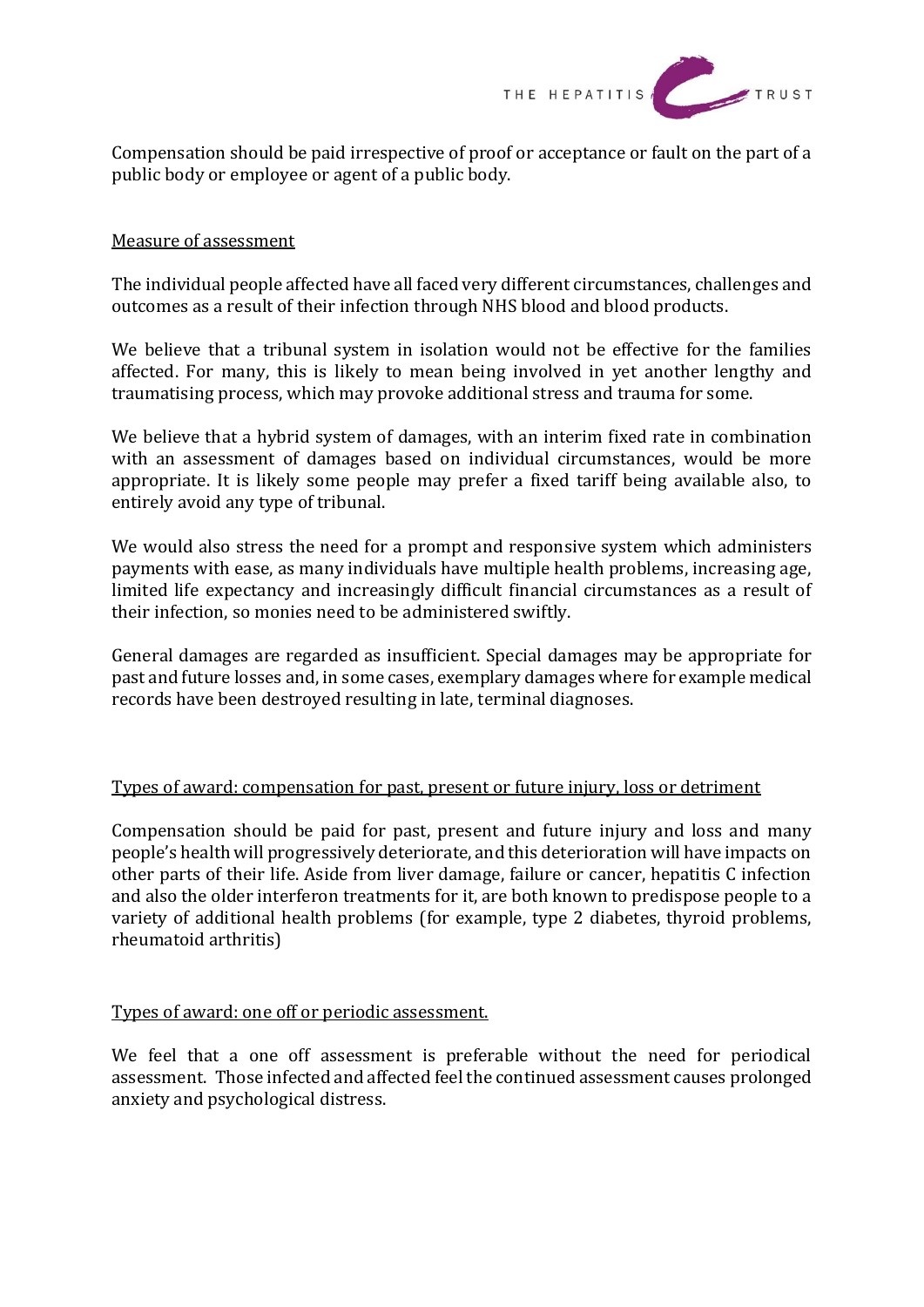

Compensation should allow for reassessment if there is a substantial change in circumstances, however, which may be a change or deterioration of health, similar to the provisions available under the Irish tribunal system.

The award should look holistically at the range of impacts caused by hepatitis C and HIV. As described above, this must include the physical impact, loss of earnings, impact on family and relationships, social health, mental health and associated illnesses (type 2 diabetes, thyroid issues, rheumatoid arthritis, for example) as a result of infection itself, and of side effects from treatment.

Awards should consider the impacts upon children of the deceased and the bereaved, which can be significant and complex.

# Types of award: lump sum or periodical payments:

We believe that an effective system should provide an immediate financial lump sum as an interim payment. Alongside this, the tribunal element would assess individual compensation accurately.

Ongoing periodical payments offer stability and is the preference of some patients in order to ensure they are able to meet their financial needs and obligations over the long term.

With regard to the ongoing blood support scheme payments, which are ex-gratia and categorically not compensation. These provide the basic support to enable people to continue to live full lives in spite of the physical and mental health impacts of the virus(es) given to them. It is essential that these continue for exactly this purpose.

# Time of infection:

Since the helpline started in 2004, we have heard of multiple cases where claimants to the Skipton Fund/or the current support schemes have been deemed ineligible because their infection occurred outside of the time frames currently defined; i.e. they were infected after September 1991.

We know from the Infected Blood Inquiry, that there was potentially infected blood in the blood supply after this date, which in fact reflects the point at which blood began to be screened. Any cut-off dates for infections acquired should reflect these findings. If the Inquiry does not provide conclusions for how long HCV may have remained in the blood supply, a specific piece of work should be undertaken to establish an evidence-based estimate of when hepatitis C would no longer have been present in any UK NHS blood or blood products.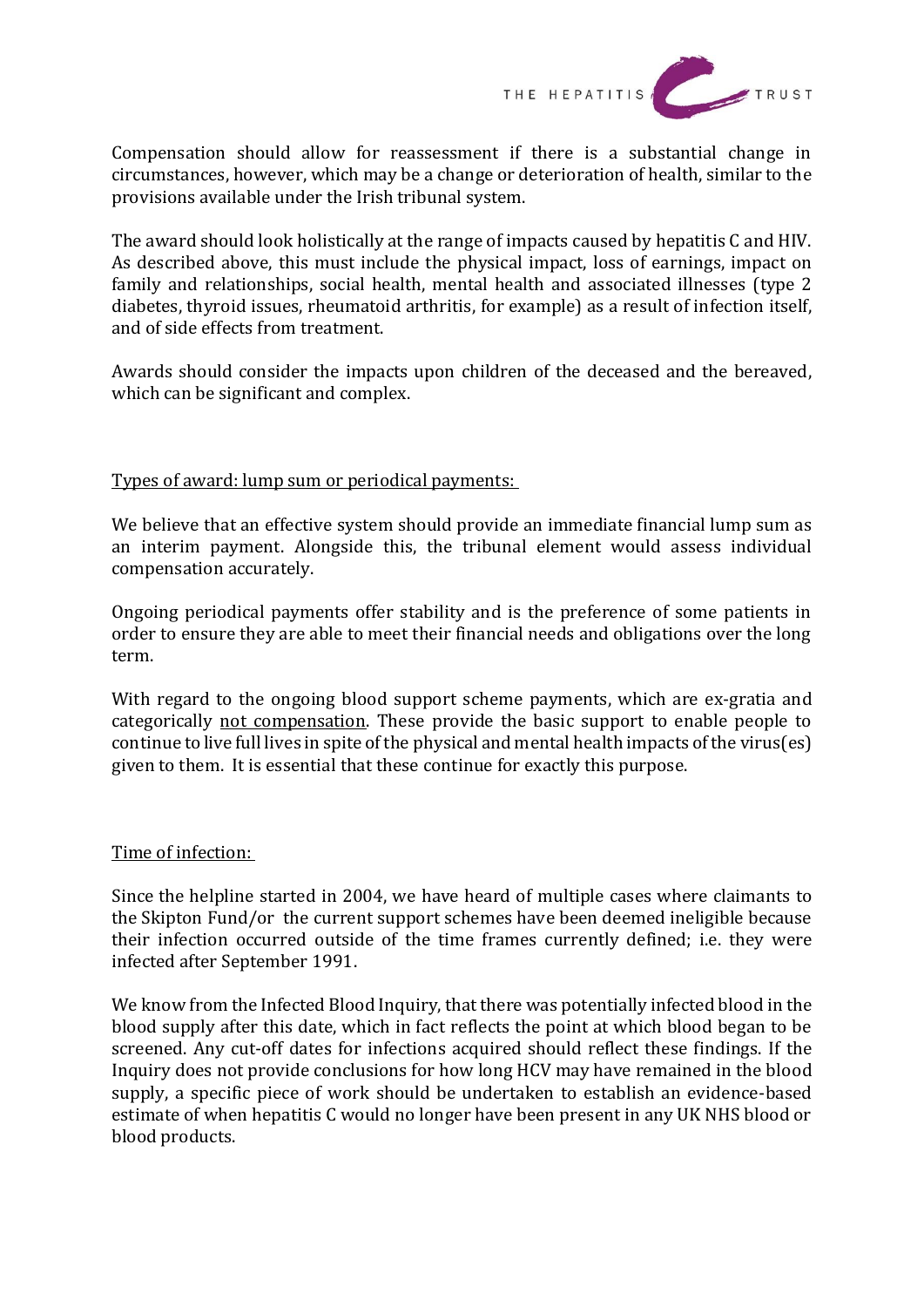

## Time limit for claims:

People are still contacting us who have just been diagnosed with hepatitis C, and whose only risk factor is an historic blood transfusion or receipt of a blood product. We hear from approximately two people per month in this situation. The most recent of these calls, received today, was from an individual who had a blood transfusion in 1981: 40 years' ago.

Any date that is established for this mechanism must take into account that some people who contracted hepatitis C through blood transfusions are still undiagnosed. Many of them will be very, very unwell by the time of their diagnosis as a result of a long term infection. Giving them time – at least several years – from the point of diagnosis to find out about this mechanism and make a claim is imperative.

## Continuation of existing schemes:

The existing support schemes do not compensate the individuals affected and were not formed in order to do so; they are entirely separate from compensation. We believe the support schemes should be continued and guaranteed for life on a statutory footing.

We do not agree that any monies received through the support scheme payments should be offset through the compensation scheme as we see these payments as entirely independent. The people infected and affected by contaminated blood have suffered a variety of immense harms and long-term injustice; a core principle of any new compensation framework must be that this process does not make claimants worse off.

# Availability of state funded medical treatment and social support:

Assessments of entitlement to compensation should not take into account NHS treatment and state funded social support when creating a framework for compensation.

# Proof of entitlement:

The onus of proof should not be placed on the claimants to prove injury, loss, damage or detriment for compensation.

Proving the receipt of infected blood, under the current assessment systems, to access support payments for many is a complex and difficult task as people often find they have had their medical records destroyed or they are incomplete. It is then extremely difficult to have a successful claim. Therefore, responsive, professional and compassionate support should be provided throughout the process, to assist people swiftly and guide them to ensure people can gather any evidence required.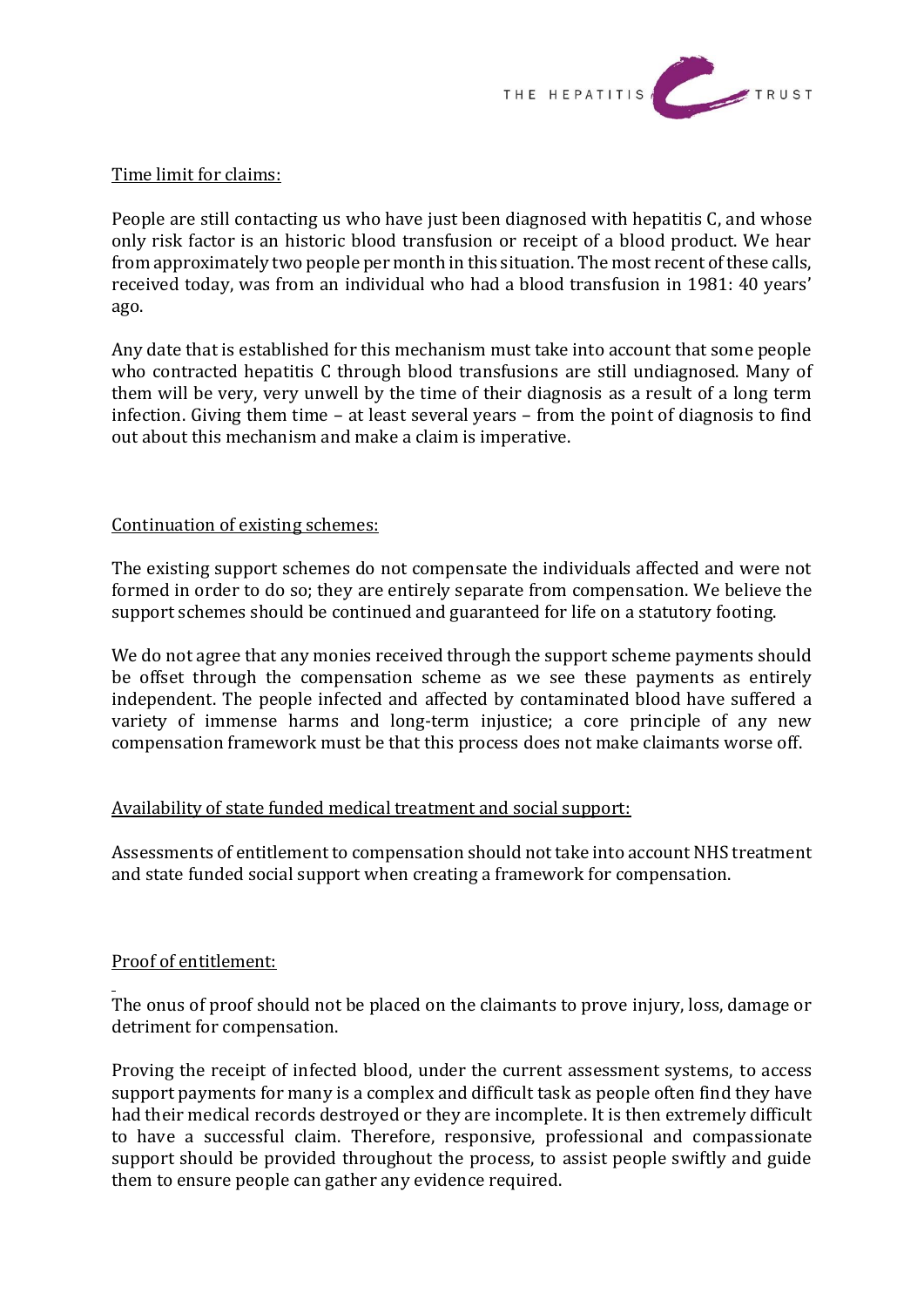

#### Tax and state benefits:

Compensation awards in relation to liability for tax should be treated the same as the current support scheme payments and have no liability for personal income tax.

Most of the people we have spoken to are aware that if lump sum compensation is paid this would make them ineligible for continued state benefits as they would be significantly over the threshold.

# Scheme Administration:

If it is deemed appropriate that an individual assessment process is required, we believe a panel would be preferred. We would suggest a panel of experts comprising a judge, healthcare professional, an individual who was infected or affected themselves, and a psychologist or similar expert.

We also believe that the process should be inquisitorial and supportive, rather than adversarial in nature. Unfortunately we have heard many reports of people who have been made to feel that they were "begging" in the past when making applications to the blood support schemes, which in itself is a long and drawn out process for many.

If individual assessments are to take place we reiterate that the process should be clear, concise and completed as quickly as possible.

#### Advocacy and support

It is recognised that whatever system is implemented, some claimants will need assistance in making applications and requesting evidence. Much of our work on the helpline is to support individuals with their applications to the current support schemes.

Many of the people we support, and who would be entitled to compensation, suffer with brain fog, are older and may have multiple other health conditions. In addition, many are often not IT literate, or have access to computers. This means that advocacy, clear accessible information and support are essential for ensuring equal access for all

We would like to see dedicated advisors who can assist claimants on an individual basis. Some claims are quite complex, in particular where they require claimants to research historic NHS records, obtain expert medical opinions (required to show likely transfusions where not recorded or are no longer in records) or similar. Support should be available for claimants to assist with this, from the beginning.